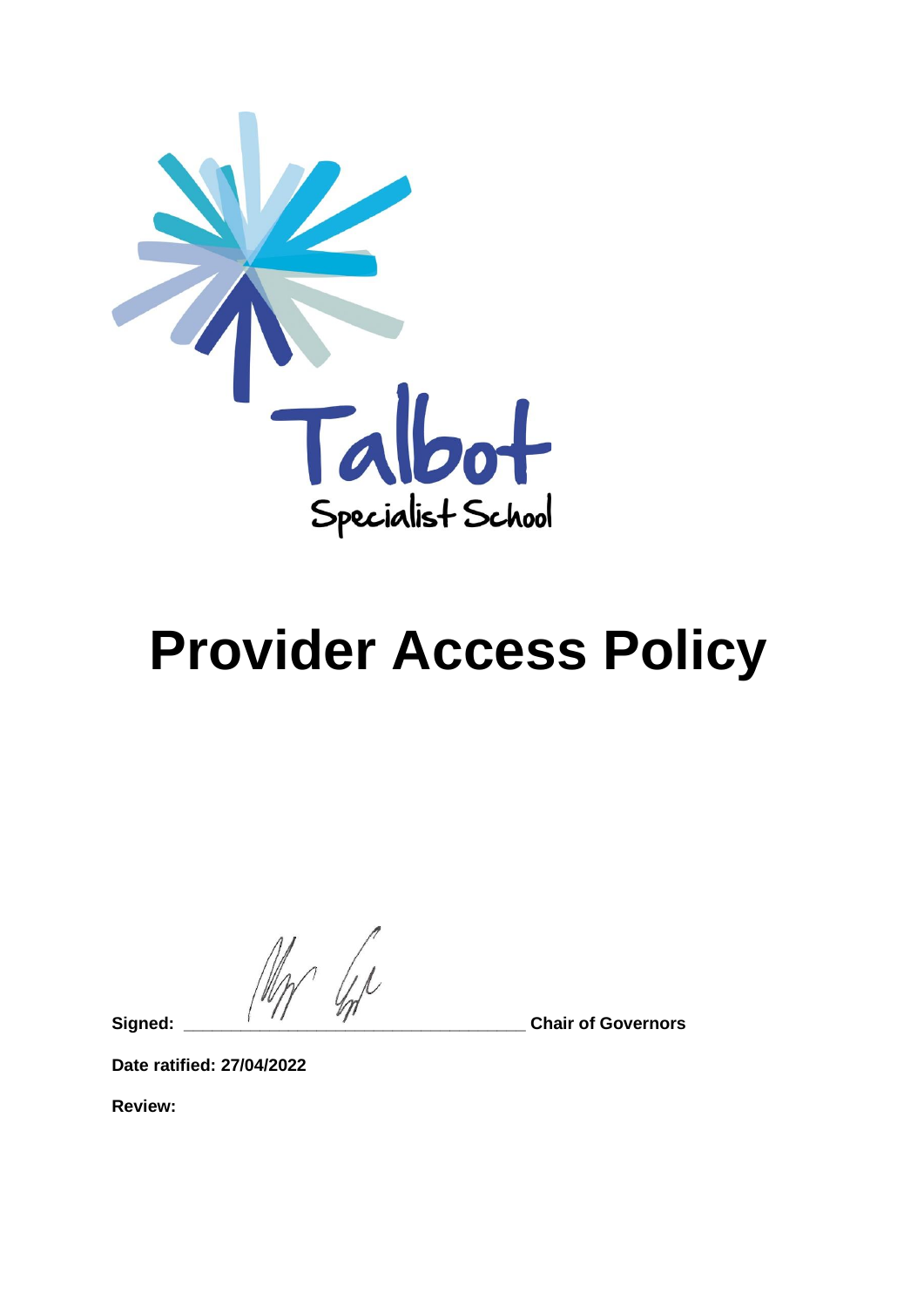### **Introduction**

This policy statement sets out the school's arrangements for managing the access of providers to pupils at the school for the purpose of giving them information about the provider's education or training offer. This complies with the school's legal obligations under Section 42B of the Education Act 1997.

### **Pupil entitlement**

All pupils in years 7-13 are entitled:

- to find out about technical education qualifications and apprenticeships opportunities, as part of a careers programme which provides information on the full range of education and training options available at each transition point;
- to hear from a range of local providers about the opportunities they offer, including technical education and apprenticeships – through options events, assemblies and group discussions and taster events;
- to understand how to make applications for the full range of academic and technical courses.

### **Management of provider access requests**

#### **Procedure**

A provider wishing to request access should contact **Joanne Howe AHT or Jake Shaw AHT**

Telephone: **0114 2507394** Email: **[jhowe@talbot.sheffield.sch.uk,](mailto:jhowe@talbot.sheffield.sch.uk) [jshaw55@talbot.sheffield.sch.uk](mailto:jshaw55@talbot.sheffield.sch.uk)**

#### **Opportunities for access**

A number of events, integrated into the school careers programme, will offer providers an opportunity to come into school to speak to pupils and/or their parents/carers:

|        | <b>Autumn Term</b>                                                                                                                          | <b>Spring Term</b>                 | <b>Summer Term</b>                                                              |
|--------|---------------------------------------------------------------------------------------------------------------------------------------------|------------------------------------|---------------------------------------------------------------------------------|
| Year 7 | <b>Futures Market Open</b><br>Evening-including<br>attendance of Sheffield<br>Colleges, Ind Colleges<br>and Social Care<br><b>Providers</b> | <b>Talbot Citizenship</b><br>Award | Information given at<br>Parents Evening re<br>Talbot offer including<br>Post 16 |
|        | <b>Talbot Citizenship</b><br>Award                                                                                                          |                                    | <b>Talbot Citizenship</b><br>Award                                              |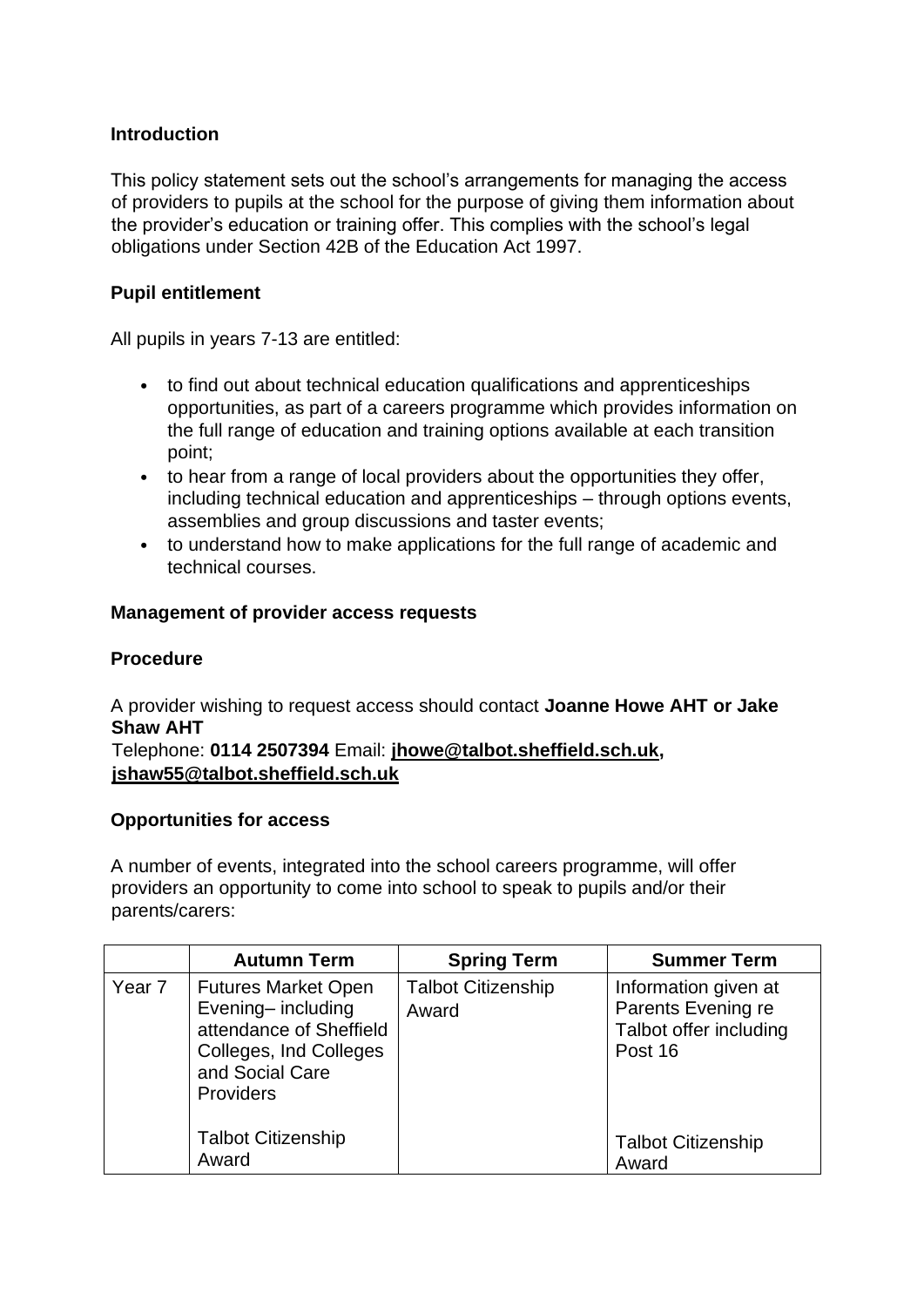| Year <sub>8</sub> | <b>Futures Market Open</b><br>Evening-including<br>attendance of Sheffield<br>Colleges, Ind Colleges<br>and Social Care<br>Providers<br><b>Talbot Citizenship</b><br>Award | <b>Talbot Citizenship</b><br>Award                                                           | Information given at<br>Parents Evening re<br>Talbot offer including<br>Post 16<br><b>Talbot Citizenship</b><br>Award |
|-------------------|----------------------------------------------------------------------------------------------------------------------------------------------------------------------------|----------------------------------------------------------------------------------------------|-----------------------------------------------------------------------------------------------------------------------|
| Year 9            | <b>Futures Market Open</b><br>Evening-including<br>attendance of Sheffield                                                                                                 | <b>Discussions at Annual</b><br><b>Review re Preparation</b><br>for Adulthood                | Information given at<br>Parents Evening re<br>Talbot offer including<br>Post 16                                       |
|                   | Colleges, Independent<br><b>Colleges and Social</b><br><b>Care Providers</b><br>Preparation for Work -<br>unit (rolling                                                    | Duke of Edinburgh<br>Award (some students)                                                   | <b>Discussions at Annual</b><br>Review re Preparation<br>for Adulthood                                                |
|                   | programme)<br><b>Discussions at Annual</b><br>Review re Preparation<br>for Adulthood                                                                                       |                                                                                              | Duke of Edinburgh<br>(some students)                                                                                  |
|                   | Duke of Edinburgh<br>Award (some students)                                                                                                                                 |                                                                                              |                                                                                                                       |
| Year 10           | <b>Futures Market Open</b><br>Evening-including<br>attendance of Sheffield<br>Colleges, Ind Colleges<br>and Social Care<br>Providers<br><b>Discussions at Annual</b>       | <b>Discussions at Annual</b><br>Review re Preparation<br>for Adulthood                       | <b>Discussions at Annual</b><br>Review re Preparation<br>for Adulthood                                                |
|                   |                                                                                                                                                                            | <b>Signpost to Careers</b><br>Adviser, Sheffield City<br>Council, Send Team (if<br>required) | <b>Signpost to Careers</b><br>Adviser, Sheffield City<br>Council, Send Team                                           |
|                   | Review re Preparation<br>for Adulthood                                                                                                                                     | Meeting for students re<br>Talbot Post 16 offer                                              | Information given at<br>Parents Evening re<br>Talbot offer including                                                  |
|                   | <b>Signpost to Careers</b><br>Adviser, Sheffield City<br>Council, Send Team<br>Preparation for Work -<br>unit (rolling<br>programme)                                       | Duke of Edinburgh<br>Award (some students)                                                   | Post 16<br>Duke of Edinburgh<br>Award (some students)                                                                 |
|                   |                                                                                                                                                                            |                                                                                              |                                                                                                                       |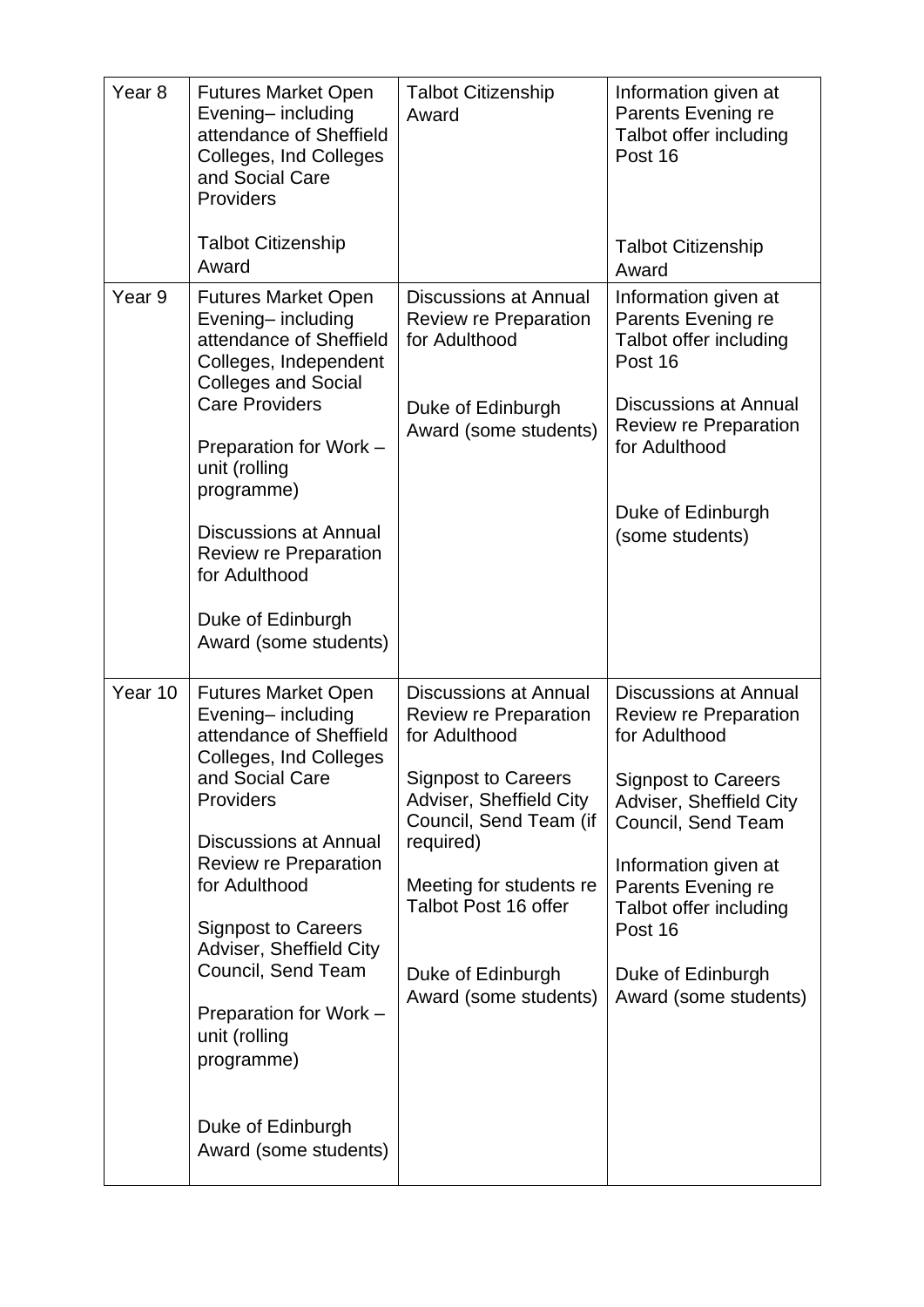| Year 11 | <b>Futures Market Open</b><br>Evening - including<br>attendance of Sheffield<br>Colleges, Independent<br><b>Colleges and Social</b><br><b>Care Providers</b>                                                                                                                                                                                                                                                                                                                                                                                                | Meeting for<br>Parents/Carers re<br>Talbot Post 16 offer<br>Meeting for students re<br>Talbot Post 16 offer                                                                                                                                                                                                                                                                                             | Confirmation of post 16<br>education destinations<br>for all pupils                                                                                                                                                                                                                                                                                                                                                                                                                                                                                                      |
|---------|-------------------------------------------------------------------------------------------------------------------------------------------------------------------------------------------------------------------------------------------------------------------------------------------------------------------------------------------------------------------------------------------------------------------------------------------------------------------------------------------------------------------------------------------------------------|---------------------------------------------------------------------------------------------------------------------------------------------------------------------------------------------------------------------------------------------------------------------------------------------------------------------------------------------------------------------------------------------------------|--------------------------------------------------------------------------------------------------------------------------------------------------------------------------------------------------------------------------------------------------------------------------------------------------------------------------------------------------------------------------------------------------------------------------------------------------------------------------------------------------------------------------------------------------------------------------|
|         | <b>Attendance by Careers</b><br>Adviser, Sheffield City<br>Council, Send Team at<br><b>Annual Reviews</b><br>Preparation for Work -<br>unit (rolling<br>programme)                                                                                                                                                                                                                                                                                                                                                                                          | <b>Attendance by Careers</b><br>Adviser, Sheffield City<br>Council, Send Team at<br><b>Annual Reviews</b>                                                                                                                                                                                                                                                                                               | <b>Attendance by Careers</b><br>Adviser, Sheffield City<br>Council, Send Team at<br>annual Reviews<br>Information given at<br>Parents Evening re<br>Talbot offer including<br>Post 16                                                                                                                                                                                                                                                                                                                                                                                    |
|         | Signposted to various<br>open days/evenings<br>including colleges and<br>social care providers -<br>ongoing                                                                                                                                                                                                                                                                                                                                                                                                                                                 | <b>Meeting with Enterprise</b><br>Coordinator and<br><b>Enterprise Advisers</b>                                                                                                                                                                                                                                                                                                                         | Work placements as<br>appropriate                                                                                                                                                                                                                                                                                                                                                                                                                                                                                                                                        |
| Year 12 | <b>Futures Market Open</b><br>Evening-including<br>Sheffield Colleges, Ind<br><b>Colleges and Social</b><br><b>Care Providers</b><br><b>Attendance by Careers</b><br>Adviser, Sheffield City<br>Council, Send Team<br>at Annual Reviews<br>Signposted to various<br>open days/evenings<br>including colleges and<br>social care providers -<br>ongoing<br>Small group sessions:<br>future education,<br>training and<br>employment options<br><b>Asdan LifeSkills</b><br>accreditation unit -<br>'Enterprise - functional<br>skills' (rolling<br>programme) | <b>Attendance by Careers</b><br>Adviser, Sheffield City<br>Council, Send Teamat<br><b>Annual Reviews</b><br>Small group sessions:<br>future education,<br>training and<br>employment options<br><b>Asdan LifeSkills</b><br>accreditation units -<br>'Transition - Person<br>Centred Planning'<br>(rolling programme)<br><b>Meeting with Enterprise</b><br>Coordinator and<br><b>Enterprise Advisers</b> | Confirmation of post 16<br>/ college education<br>destinations for some<br>pupils as appropriate<br><b>Attendance by Careers</b><br>Adviser, Sheffield City<br>Council, Send Team<br>at Annual Reviews<br>Information given at<br><b>Parents Evening</b><br>Small group sessions:<br>future education,<br>training and<br>employment options<br>Asdan LifeSkills<br>accreditation units -<br>'Transition – to post<br>school provision /<br>community access'<br>(rolling programme)<br><b>Asdan LifeSkills</b><br>accreditation unit -<br>ʻJobs' (rolling<br>programme) |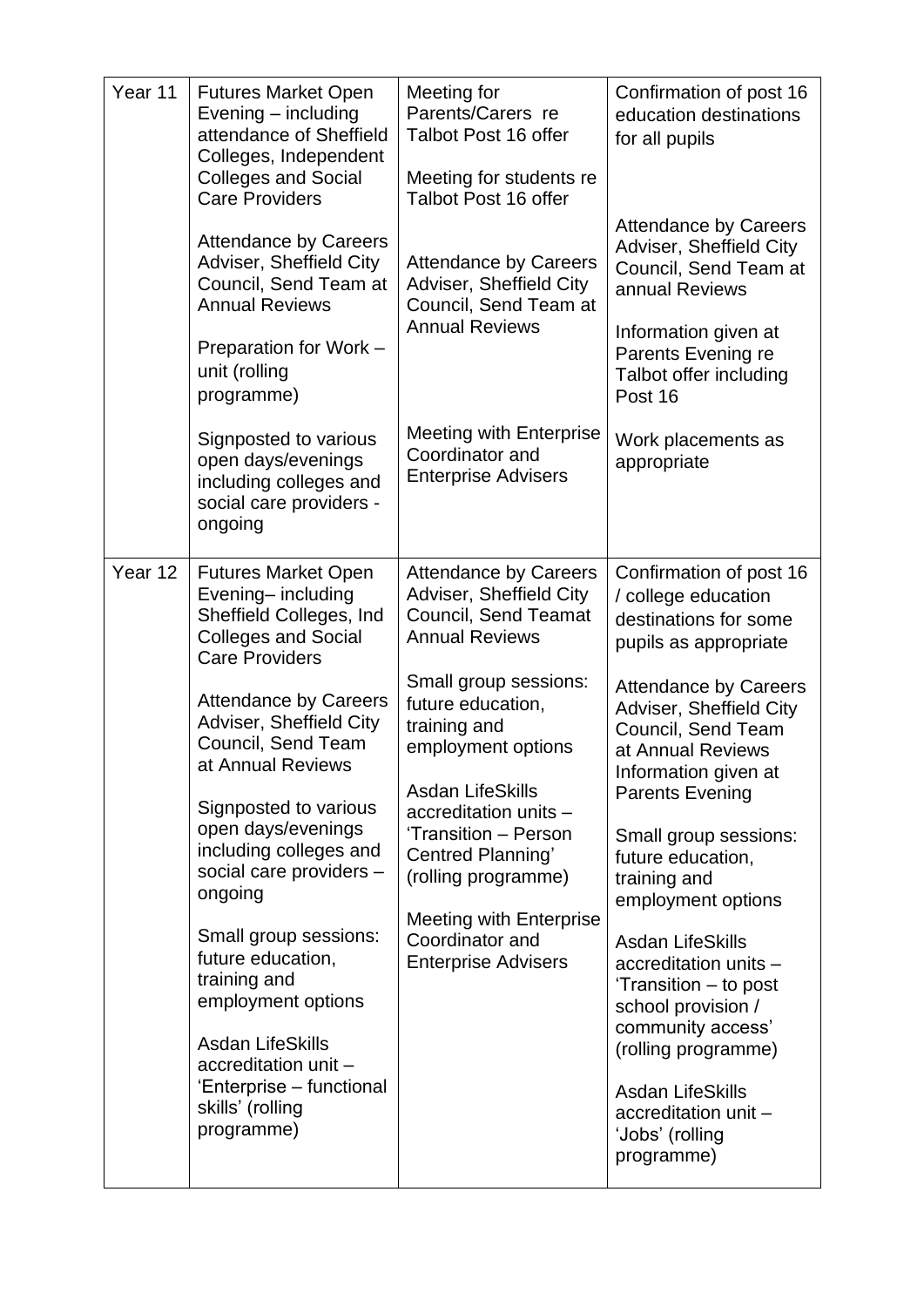|         | <b>Asdan LifeSkills</b><br>accreditation units -<br>'Transition - Self<br>advocacy/travel<br>training' (rolling<br>programme)                                                                                                                                                                                                                                                                                                                                                                                                                                                                                                          |                                                                                                                                                                                                                                                                                                                                                                                                          | <b>Asdan LifeSkills</b><br>accreditation units -<br>'Work Experience /<br>Volunteering' (rolling<br>programme - Work<br>placements as<br>appropriate)                                                                                                                                                                                                                                                                                                                                                                                                                                                                                                                                                                                    |
|---------|----------------------------------------------------------------------------------------------------------------------------------------------------------------------------------------------------------------------------------------------------------------------------------------------------------------------------------------------------------------------------------------------------------------------------------------------------------------------------------------------------------------------------------------------------------------------------------------------------------------------------------------|----------------------------------------------------------------------------------------------------------------------------------------------------------------------------------------------------------------------------------------------------------------------------------------------------------------------------------------------------------------------------------------------------------|------------------------------------------------------------------------------------------------------------------------------------------------------------------------------------------------------------------------------------------------------------------------------------------------------------------------------------------------------------------------------------------------------------------------------------------------------------------------------------------------------------------------------------------------------------------------------------------------------------------------------------------------------------------------------------------------------------------------------------------|
| Year 13 | <b>Futures Market Open</b><br>Evening-including<br>Sheffield Colleges, Ind<br><b>Colleges and Social</b><br><b>Care Providers</b><br><b>Attendance by Careers</b><br>Adviser, Sheffield City<br>Council, Send Team at<br><b>Annual Reviews</b><br>Signposted to various<br>open days/evenings<br>including colleges and<br>social care providers -<br>ongoing<br>Small group sessions:<br>future education,<br>training and<br>employment options<br><b>Asdan LifeSkills</b><br>accreditation unit -<br>'Enterprise' (rolling<br>programme)<br><b>Asdan LifeSkills</b><br>accreditation units -<br>'Transition' (rolling<br>programme) | <b>Attendance by Careers</b><br>Adviser, Sheffield City<br>Council, Send Team at<br><b>Annual Reviews</b><br>Small group sessions:<br>future education,<br>training and<br>employment options<br><b>Asdan LifeSkills</b><br>accreditation units -<br>'Transition - Person<br>Centred Planning'<br>(rolling programme)<br><b>Meeting with Enterprise</b><br>Coordinator and<br><b>Enterprise Advisers</b> | Confirmation of Post 16<br>/ college education<br>destinations for some<br>pupils as appropriate<br><b>Attendance by Careers</b><br>Adviser, Sheffield City<br>Council, Send Team at<br><b>Annual Reviews</b><br>Information given at<br><b>Parents Evening</b><br>Small group sessions:<br>future education,<br>training and<br>employment options<br><b>Asdan LifeSkills</b><br>accreditation units -<br>'Transition - to post<br>school provision /<br>community access'<br>(rolling programme)<br><b>Asdan LifeSkills</b><br>accreditation unit -<br>'Jobs' (rolling<br>programme)<br>Asdan LifeSkills<br>accreditation units -<br>'Work Experience /<br>Volunteering' (rolling<br>programme - Work<br>placements as<br>appropriate) |
| Year 14 | <b>Futures Market Open</b><br>Evening-including<br>Sheffield Colleges, Ind<br><b>Colleges and Social</b><br><b>Care Providers</b>                                                                                                                                                                                                                                                                                                                                                                                                                                                                                                      | Attendance by the<br>Careers Adviser,<br>Sheffield City Council,<br>Send Team at Annual<br>Reviews.<br>Small group sessions:                                                                                                                                                                                                                                                                             | Confirmation of college<br>education destinations<br>for some pupils as<br>appropriate                                                                                                                                                                                                                                                                                                                                                                                                                                                                                                                                                                                                                                                   |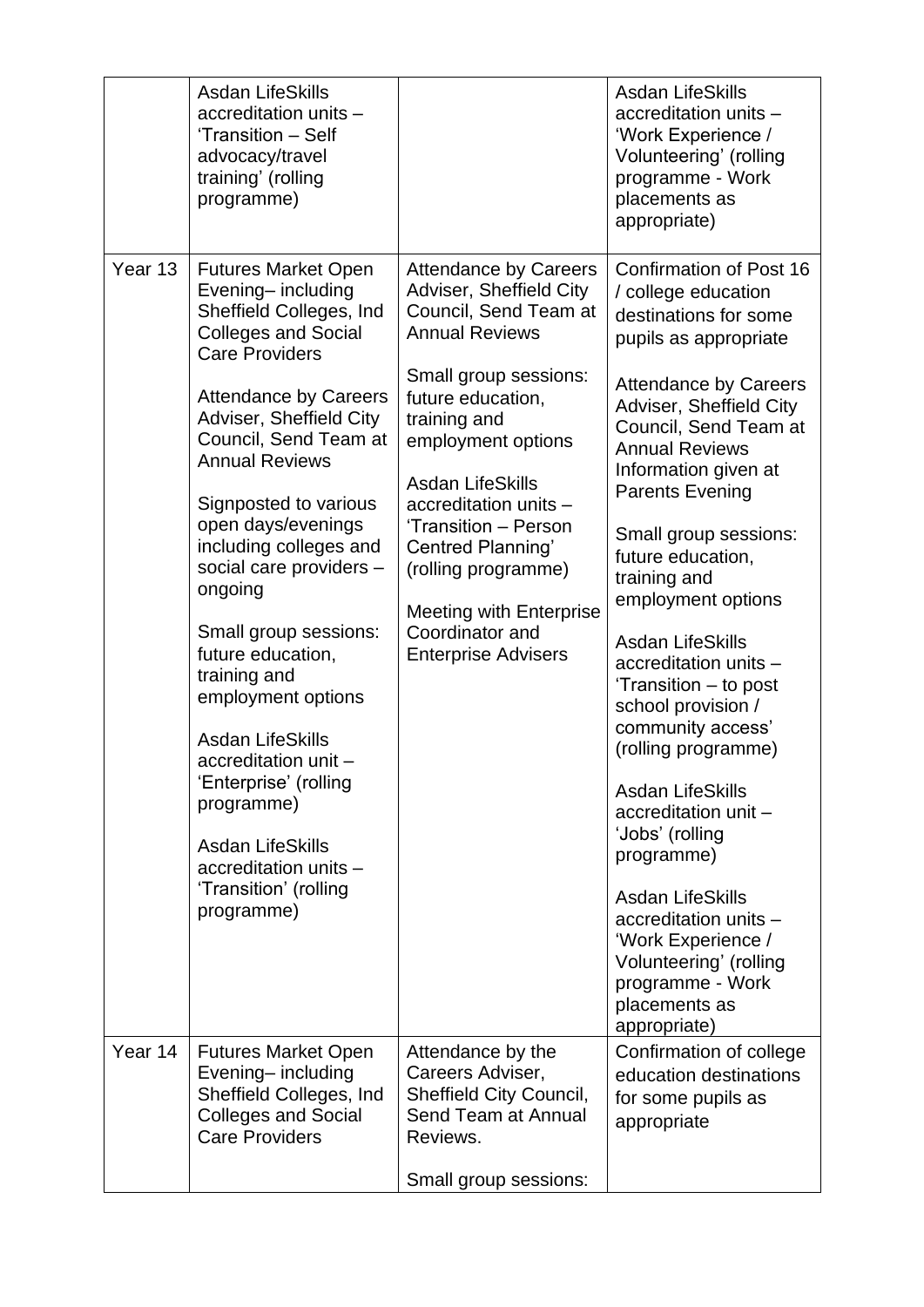| <b>Attendance by Careers</b><br>Adviser, Sheffield City<br>Council, Send Team at<br><b>Annual Reviews</b>                                                                                                                                                                                        | future education,<br>training and<br>employment options                                                                                                                                                 | <b>Attendance by Careers</b><br>Adviser, Sheffield City<br>Council, Send Team at<br><b>Annual Reviews</b>                                                                                                                                                                                                                                                                                                                                                                                                                      |
|--------------------------------------------------------------------------------------------------------------------------------------------------------------------------------------------------------------------------------------------------------------------------------------------------|---------------------------------------------------------------------------------------------------------------------------------------------------------------------------------------------------------|--------------------------------------------------------------------------------------------------------------------------------------------------------------------------------------------------------------------------------------------------------------------------------------------------------------------------------------------------------------------------------------------------------------------------------------------------------------------------------------------------------------------------------|
| Signposted to various<br>open days/evenings<br>including colleges and<br>social care providers -<br>ongoing<br><b>Asdan LifeSkills</b><br>accreditation unit -<br>'Enterprise' (rolling<br>programme)<br><b>Asdan LifeSkills</b><br>accreditation units -<br>'Transition' (rolling<br>programme) | <b>Asdan LifeSkills</b><br>accreditation units -<br>'Transition - Person<br>Centred Planning'<br>(rolling programme)<br><b>Meeting with Enterprise</b><br>Coordinator and<br><b>Enterprise Advisers</b> | Information given at<br><b>Parents Evening</b><br>Small group sessions:<br>future education,<br>training and<br>employment options<br><b>Asdan LifeSkills</b><br>accreditation units -<br>'Transition – to post<br>school provision /<br>community access'<br>(rolling programme)<br><b>Asdan LifeSkills</b><br>accreditation unit -<br>'Jobs' (rolling<br>programme)<br><b>Asdan LifeSkills</b><br>accreditation units -<br>'Work Experience /<br>Volunteering' (rolling<br>programme - Work<br>placements as<br>appropriate) |
|                                                                                                                                                                                                                                                                                                  |                                                                                                                                                                                                         |                                                                                                                                                                                                                                                                                                                                                                                                                                                                                                                                |

Please speak to one of our AHTs to identify the most suitable opportunity for you.

### **Premises and facilities**

The school will make the main hall, classrooms or private meeting rooms available for discussions between the provider and students, as appropriate to the activity. The school will also make available any specialist equipment necessary to support access to provider presentations. This will all be discussed and agreed in advance of the visit with the AHT or a member of their team.

Providers are welcome to leave a copy of their prospectus or other relevant course literature with the AHTs named above. Students may also request to speak with the AHTs.